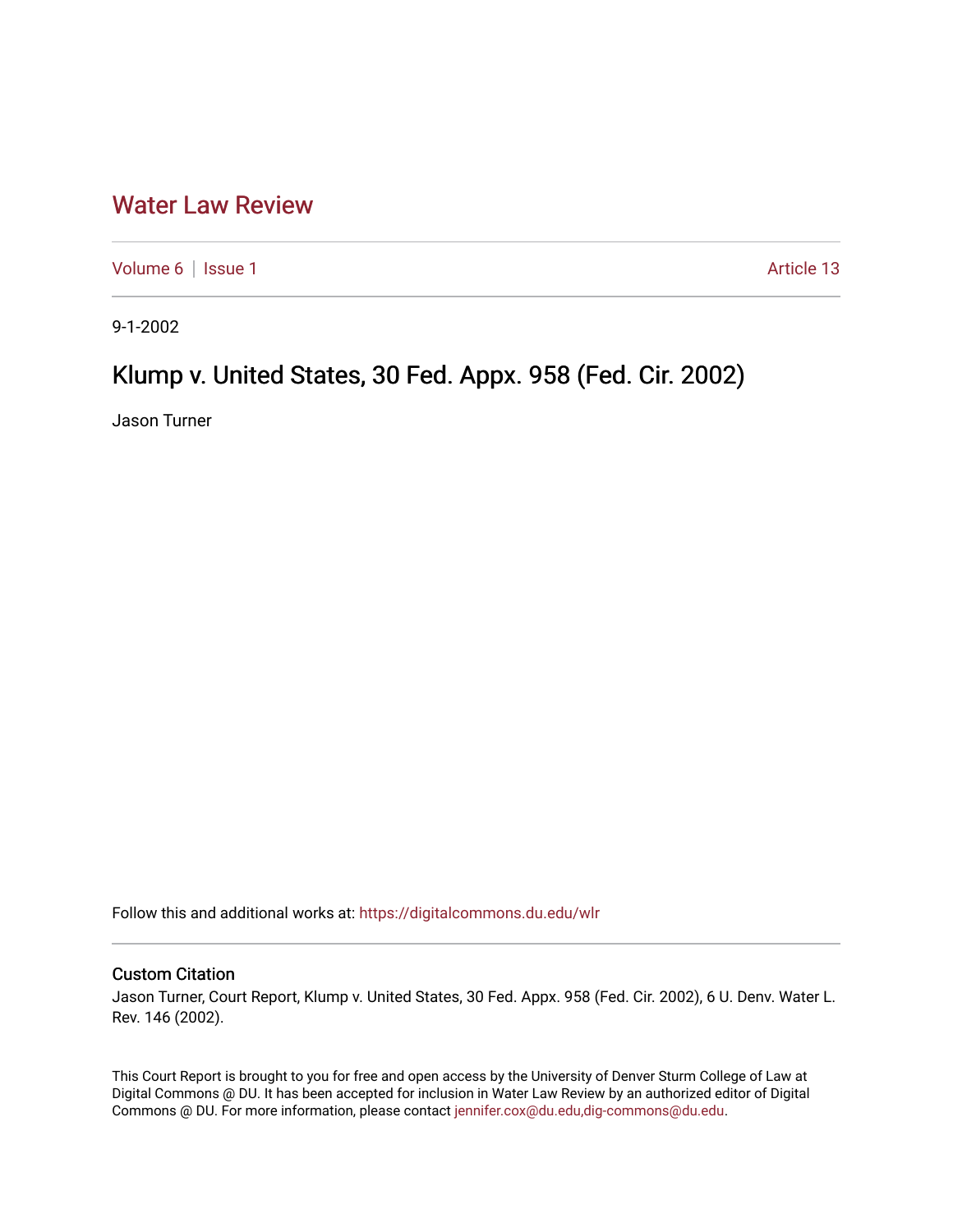### **COURT REPORTS**

#### **FEDERAL COURTS**

#### **UNITED STATES CIRCUIT COURTS**

#### **FEDERAL CIRCUIT**

#### **Klump v. United States, 30 Fed. Appx. 958 (Fed. Cir. 2002)**

(upholding the Federal Claims Court decision to dismiss a Fourth Amendment and state law claim for lack of jurisdiction, granting summary judgment for the government because the Fifth Amendment taking claim was precluded, and holding that: (1) impoundment and sale of trespassing cattle does not effect a Fifth Amendment taking; and (2) the government acting in its proprietary capacity did not effect a Fifth Amendment taking of water rights).

Luther Klump, an Arizona rancher, held a grazing permit for 48,000 acres of Bureau of Land Management ("BLM") land known as the Badger Den Allotment. The permit restricted grazing in the HX Dam Protection Area and allowed for seasonal grazing in the Ryan Seeding Pasture. In 1990, the BLM cancelled the permit after Klump repeatedly ignored the restrictions. In April 1993, the BLM impounded Klump's cattle and sold them at auction, and paid Klump the proceeds minus costs in accordance with BLM regulations.

Klump challenged the cancellation of the grazing permit. Both the administrative judge and the Interior Board of Land Appeals ("IBLA") sustained the permit cancellation. The IBLA decision was appealed to the United States District Court for the District of Arizona and then to the United States Court of Appeals for the Ninth Circuit. Klump argued before both courts that the BLM restrictions on his grazing permit were invalid because it violated his water and grazing rights. Klump further argued that the BLM cancellation of his permit was a Fifth Amendment taking of his property rights without due process and just compensation.

Both the district court and the Ninth Circuit Court of Appeals rejected Klump's arguments. The Ninth Circuit ruled that: (1) Klump had no legally cognizable water or grazing rights in the HX Dam Protection Area or in the Ryan Seeding Pasture; (2) the grazing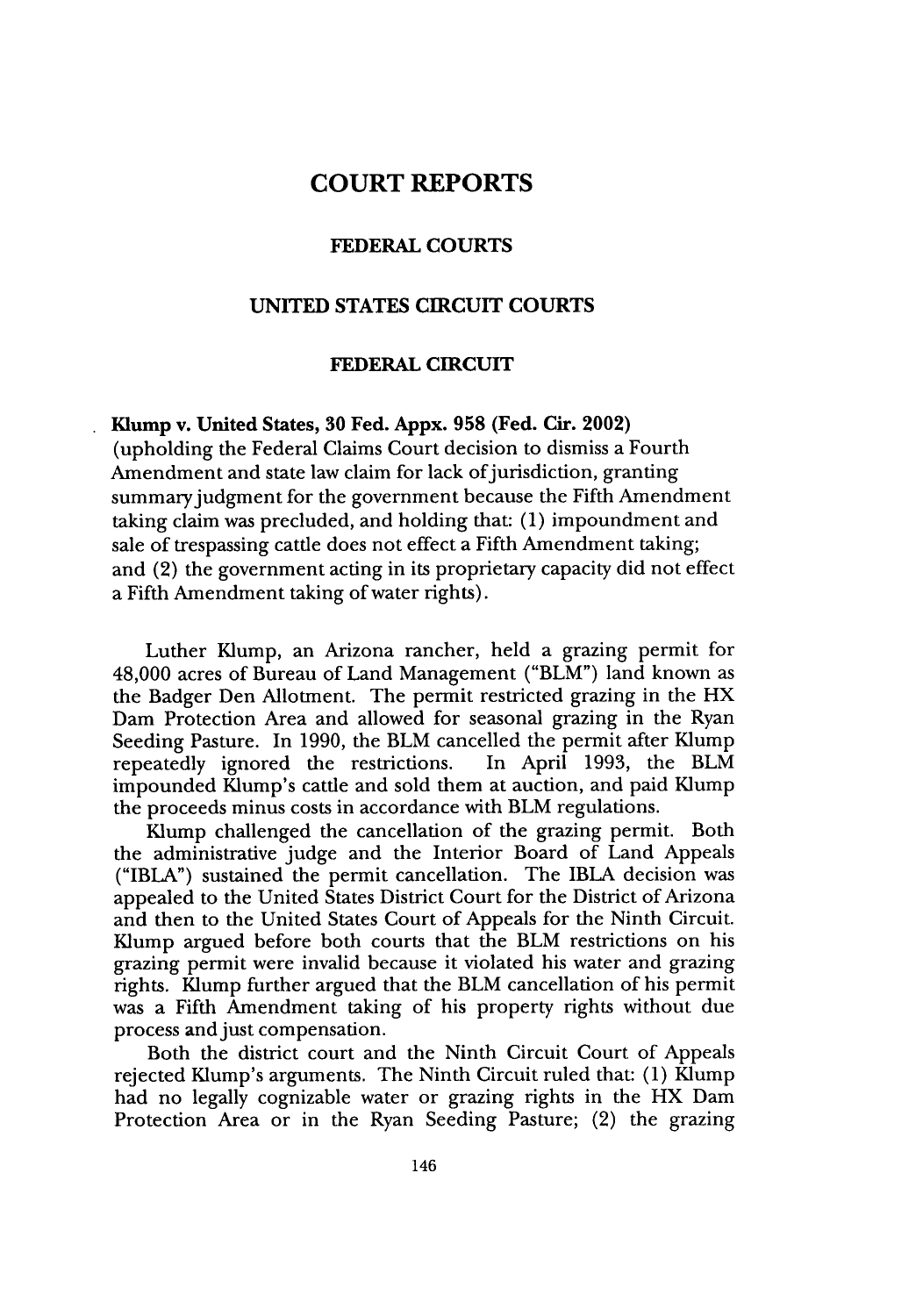permit's restrictions did not violate Klump's water or grazing rights; and (3) in view of Klump's intentional violation of the grazing permits restrictions, the BLM had properly canceled the permit.

In April 1995, Klump filed his action in the court of federal claims, alleging the BLM impoundment and sale of his cattle violated the Fourth Amendment and Arizona state law and that BLM had taken his livestock, water rights, grazing permit, livelihood, and ranch in violation of the Fifth Amendment. In his complaint, Klump sought compensation and damages in excess of \$176 million.

In its November 4, 1997 decision, the court of federal claims dismissed the Fourth Amendment and state law claims for lack of jurisdiction. In addressing the Fifth Amendment claim the court held that the BLM did not affect a taking when it impounded and sold Klump's cattle and granted summary judgment for the government. The court concluded that the cancellation of the grazing permit complaint was barred due to issue preclusion arising from the prior litigation in federal district court in Arizona and the Ninth Circuit.

On July 13, 1998, the court of federal claims issued its decision on Klump's claim that the BLM's actions amounted to a taking of his entire ranch and fee lands. The court determined that issue preclusion barred this claim because it was rejected initially in Klump's challenge of the grazing permit cancellation and in a subsequent action by the United States to quiet title to the Badger Den Allotment.

The final decision of the federal claims court over Klump's claims was made on June 8, 2001. The court granted summary judgment in favor of the government on Klump's claim that the BLM's actions amounted to a taking of his water rights. Klump appealed these judgments to the United States Court of Appeals for the Federal Circuit.

The appellate court upheld the federal claims court decision that it lacked jurisdiction to hear Klump's Fourth Amendment and state law claims. The court of appeals held that monetary damages are not available for Fourth Amendment claims and the federal claims court only had jurisdiction over cases in which the Constitution or a federal statute required the payment of monetary damages. Therefore, the court lacked jurisdiction.

The appellate court turned next to Kump's Fifth Amendment takings claims and upheld the federal claims court decision of summary judgment for the government. Klump was precluded from claiming the BLM's actions were a taking and that his lack of a permit was not a bar to his cattle grazing rights. The court of appeals reasoned that Klump had already litigated and lost both of these claims, and their resolution was essential to the final judgment. Therefore, Klump was precluded from relitigating the claim and summary judgment for the government was proper.

The appellate court went on to note that if the grazing permit claim were not precluded, the claim for damages would still fail